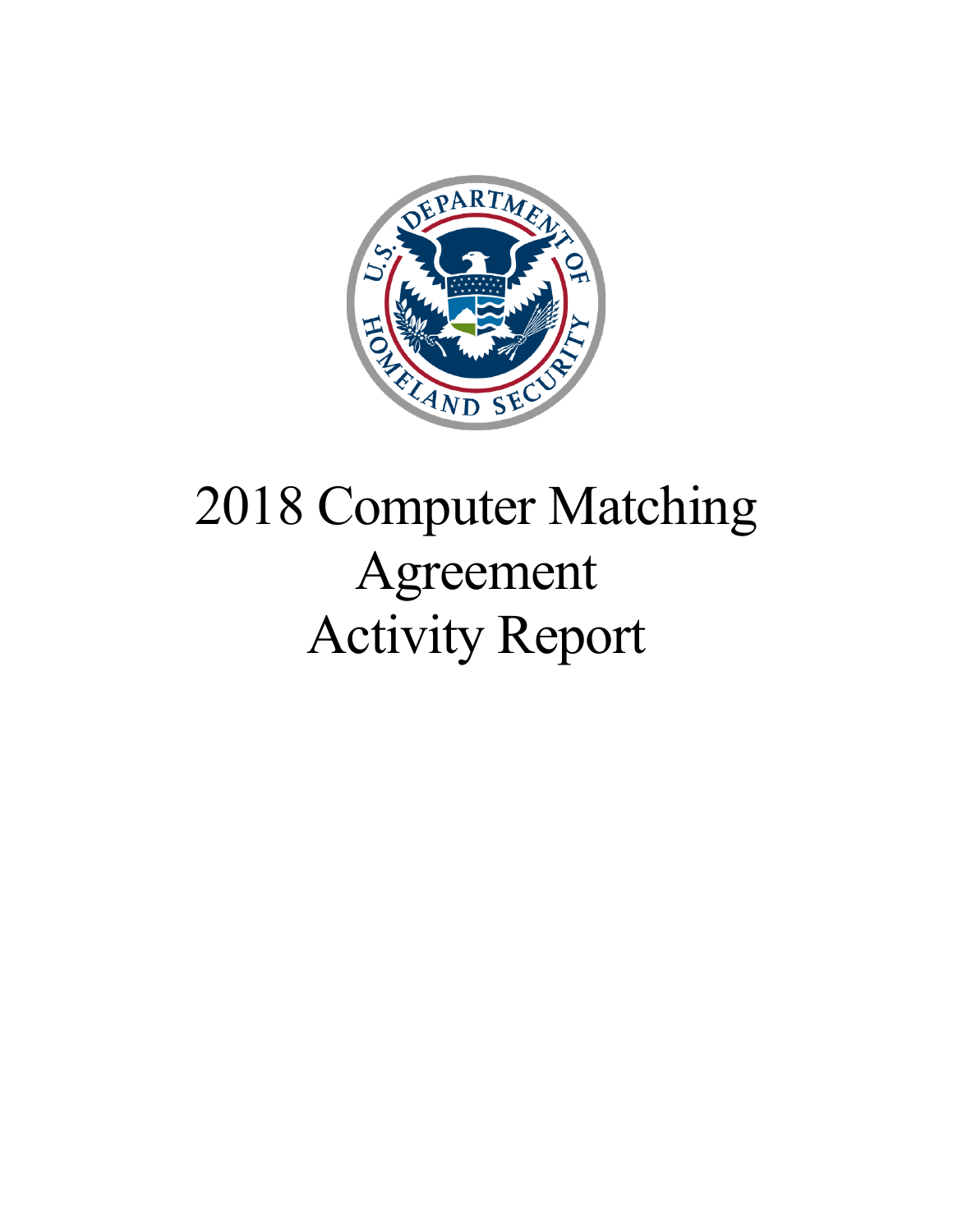

# Table of Contents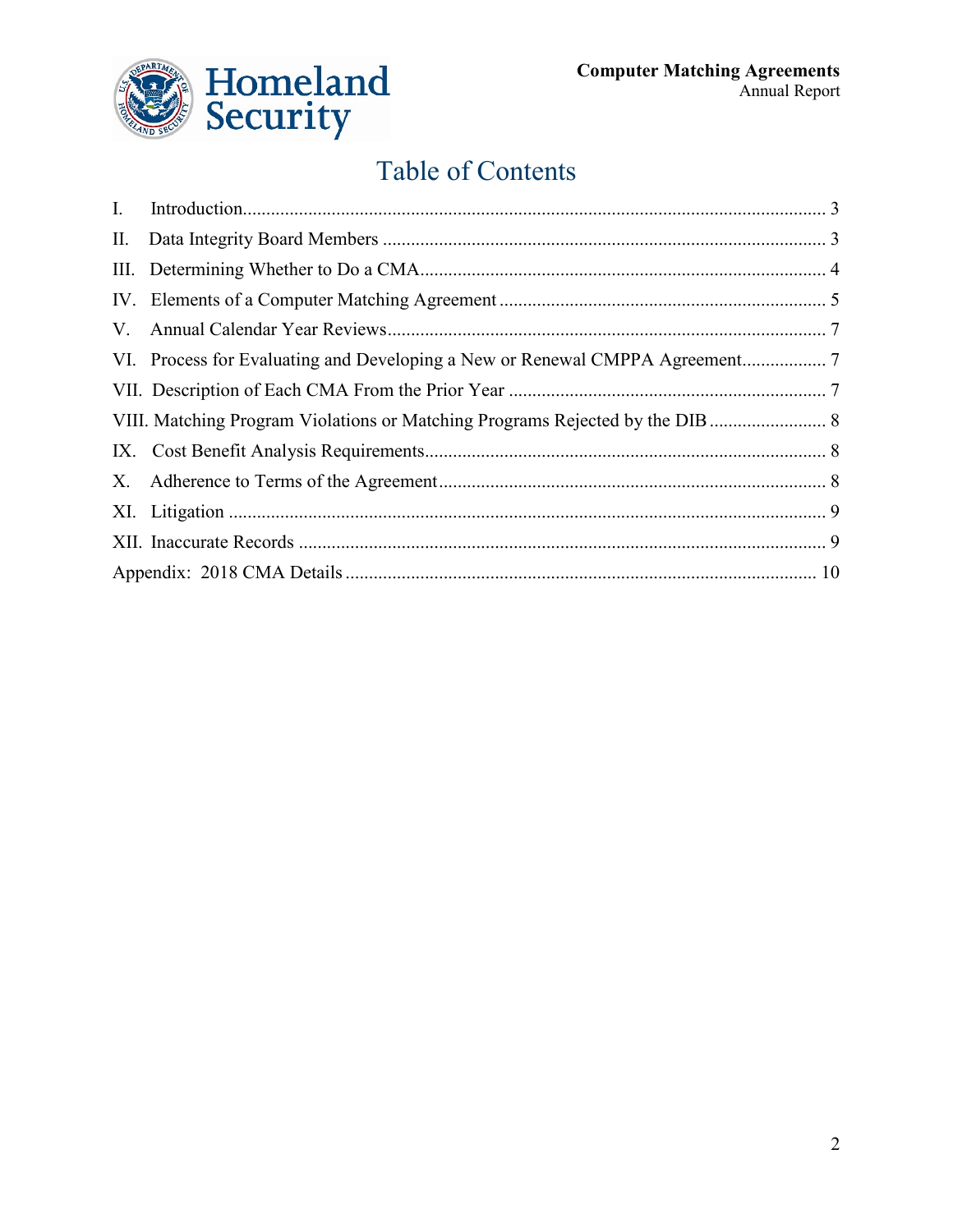

#### <span id="page-2-0"></span>I. Introduction

Computer matching is the computerized comparison of two or more automated systems of records, or of a system of records with non-federal records. The records must exist in automated form or be converted to automated form to perform the match.

A Computer Matching Agreement (CMA) outlines the purposes and terms under which computer matching of records contained in a system of records (or a system of records with nonfederal records) seeks to confirm that individuals possess certain characteristics, such as immigration status. In many instances, federal, state, or local agencies use information obtained through a CMA to help determine whether to grant or deny an individual's application (i.e., recipients and beneficiaries) for public benefits, or terminate benefits provided to an individual.

The Data Integrity Board (DIB) oversees and coordinates the review, approval, maintenance, reporting and compliance of all DHS CMAs with applicable laws, regulations, guidelines, and existing CMAs.

Each year the DIB submits an annual report, compiled by the Chief Privacy Officer, which is then submitted to the Secretary of Homeland Security and the Director of the Office of Management and Budget (OMB), and published on the DHS website, describing the matching activities of the agency.

### <span id="page-2-1"></span>II. Data Integrity Board Members

Pursuant to the statutory requirements of 5 U.S.C. § 552a(o), (u), during all or part of calendar year 2018, the following individuals oversaw the review and acceptance of Computer Matching Agreements as members of the DIB:

- Chair and Secretary: Jonathan R. Cantor, Chief Privacy Officer, Acting
- Executive Director: Lara Ballard, Senior Director, Information Sharing, Security, and Safeguarding
- Counsel: Alexander Wood, Attorney-Advisor (Privacy) Legal Counsel Division, Office of the General Counsel
- John V. Kelly, Inspector General, Acting

Address: Mail Stop: 0655, Washington, D.C. 20528-0655

Telephone: (202) 343-1717 Fax: (202) 343-4010 Email: [jonathan.cantor@hq.dhs.gov](mailto:jonathan.cantor@hq.dhs.gov)

Pursuant to DHS Directive 262-01, the following members have been designated by the Chief Privacy Officer as DIB members:

- Cameron Quinn Officer for Civil Rights and Civil Liberties (CRCL)
- John Zangardi Chief Information Officer (CIO)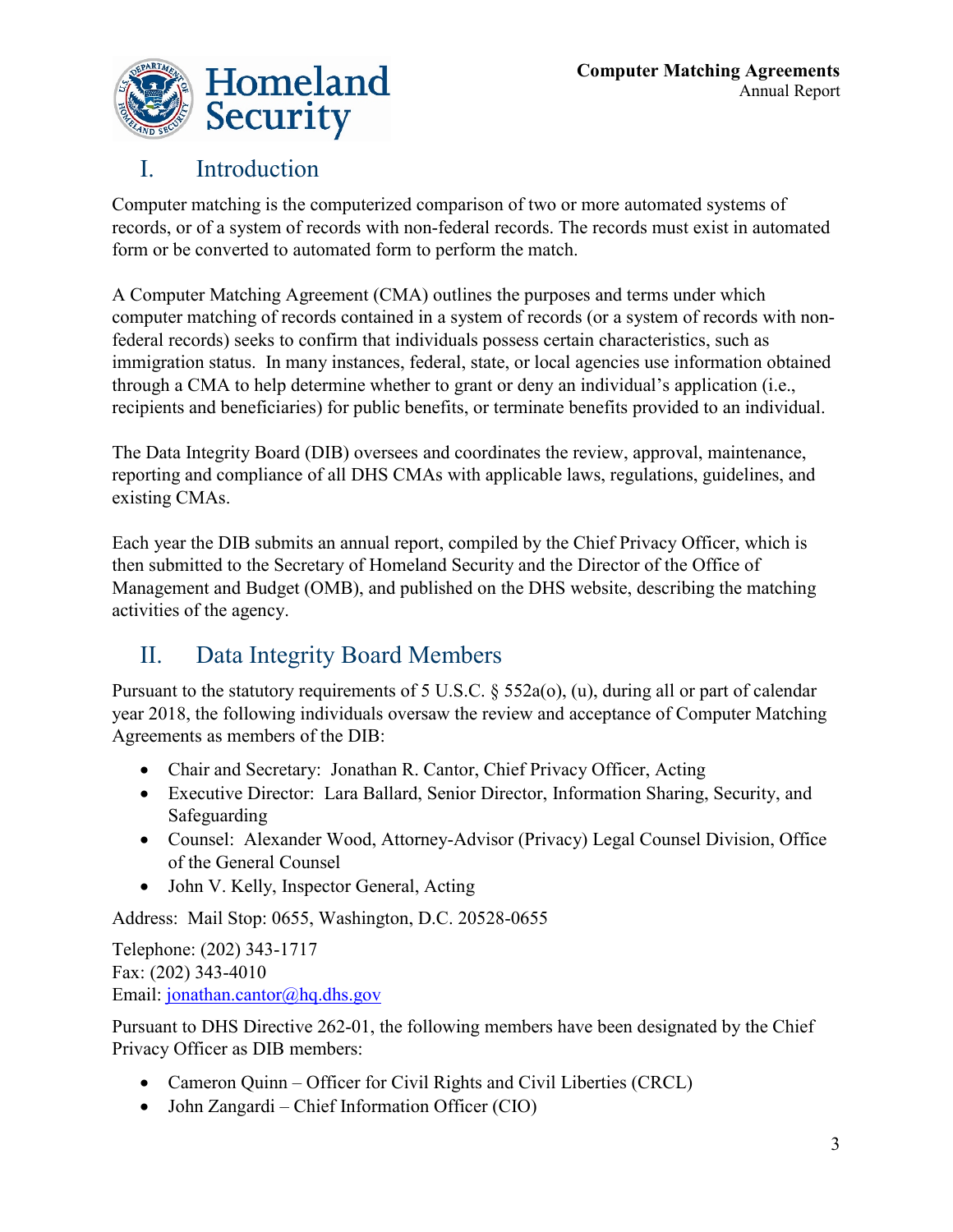

- Tracy Renaud Acting Deputy Director, U.S. Citizenship and Immigration Services (USCIS)
- Daniel Kaniewski Acting Deputy Administrator for Federal Emergency Management Agency (FEMA)
- Lyn Rahilly– Acting Assistant Director for U.S. Immigration and Customs Enforcement (ICE) Information Governance and Privacy (IGP)

In 2018, the DIB membership changed as follows.

- 1. Jonathan Cantor replaced Philip Kaplan as Chief Privacy Officer.
- 2. Tracy Renaud replaced James McCament as the USCIS DIB Member, effective March 2018.
- 3. Daniel Kaniewski replaced Peter Gaynor as the FEMA DIB Member in October 2018.
- 4. Lyn Rahilly returned to ICE from a detail in October 2018 and is again serving as Assistant Director for U.S. Immigration and Customs Enforcement (ICE) Information Governance and Privacy (IGP), replacing Amber Smith.

#### <span id="page-3-0"></span>III. Determining When to Do a CMA

CMAs are required by law. However, not all instances of computer matching require a CMA. When determining whether DHS must enter into a CMA, the following factors are considered:

- Is there a computerized comparison?
- Is this comparison between two or more automated systems of records?
- Is the purpose of the comparison to verify eligibility for cash or in-kind benefit payments?
- Is the benefit provided under a federal benefit program?
- Does the matching program conform to the *Computer Matching and Privacy Protection Act* (CMPPA) and any other relevant statutes, regulations, or guidance?

If the answer to any of these questions is "no", then a CMA is not needed (although, in its discretion, DHS may execute a CMA even when the CMPPA does not require it to do so). Figure one, below, shows this decision-making process in graphical form.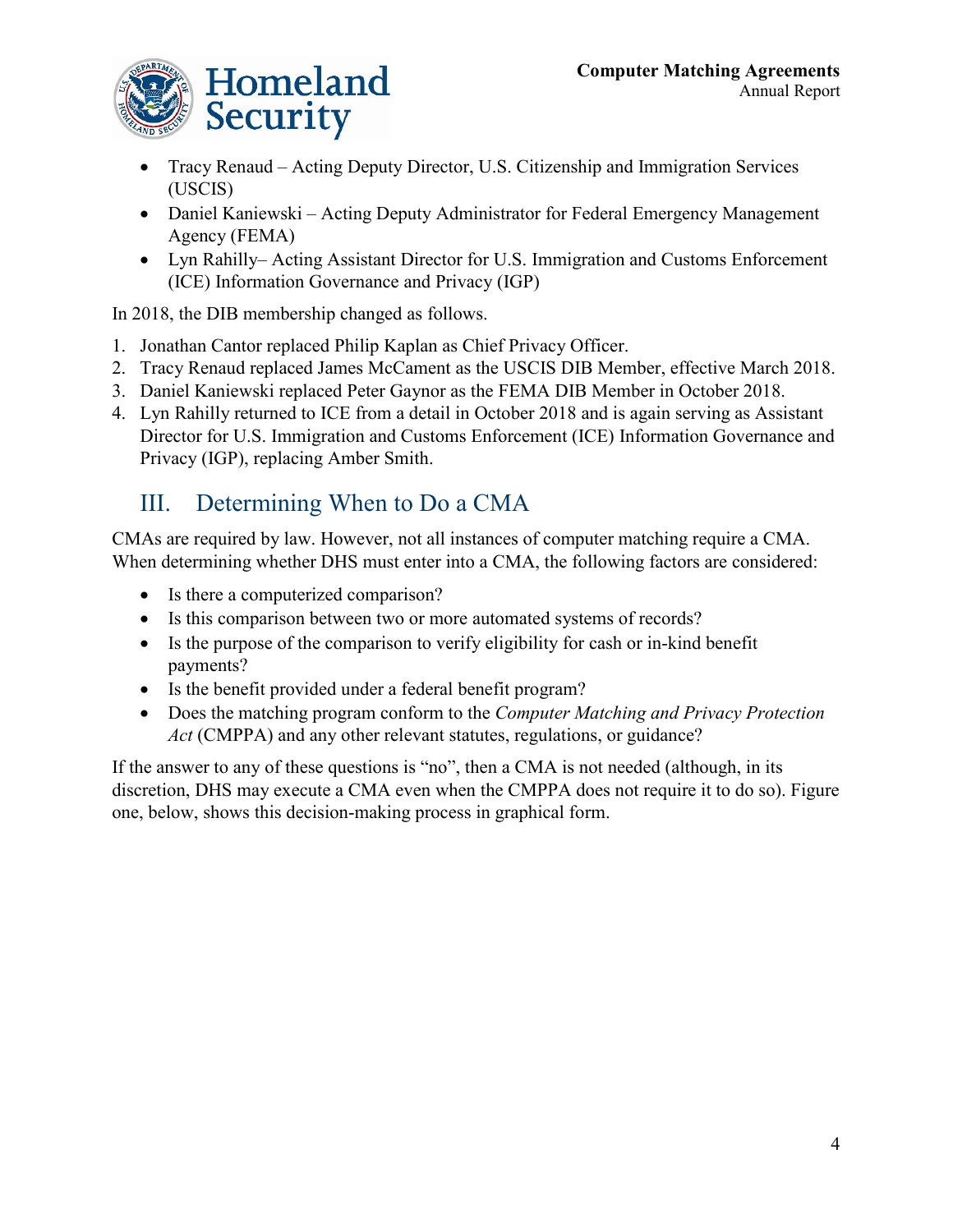

*Figure 1: Determining whether to do a CMA decision tree.*



### <span id="page-4-0"></span>IV. Elements of a Computer Matching Agreement

All CMAs at a minimum must contain the elements set forth in the CMPPA at 5 U.S.C. §  $552a(a)(o)(1)$  (see table 1 below). The parties may include additional provisions. The CMPPA limits initial CMAs to a period no longer than eighteen  $(18)$  $(18)$  $(18)$  months<sup>1</sup>. Within three months before the expiration of the 18-month period, the DIB may agree – without additional review – to a oneyear extension if the CMA is conducted without any changes, and each partner to the CMA verifies to their DIB in writing that the matching program has been conducted in compliance with the agreement.<sup>[2](#page-4-2)</sup> Further, the CMPPA provides for an additional 18-month CMA recertification process, after DIB review and approval.

 $\overline{a}$ 

<span id="page-4-1"></span> $1\,$  5 U.S.C. § 552a(o)(2)(C).

<span id="page-4-2"></span> $2$  5 U.S.C. § 552a(o)(2)(D).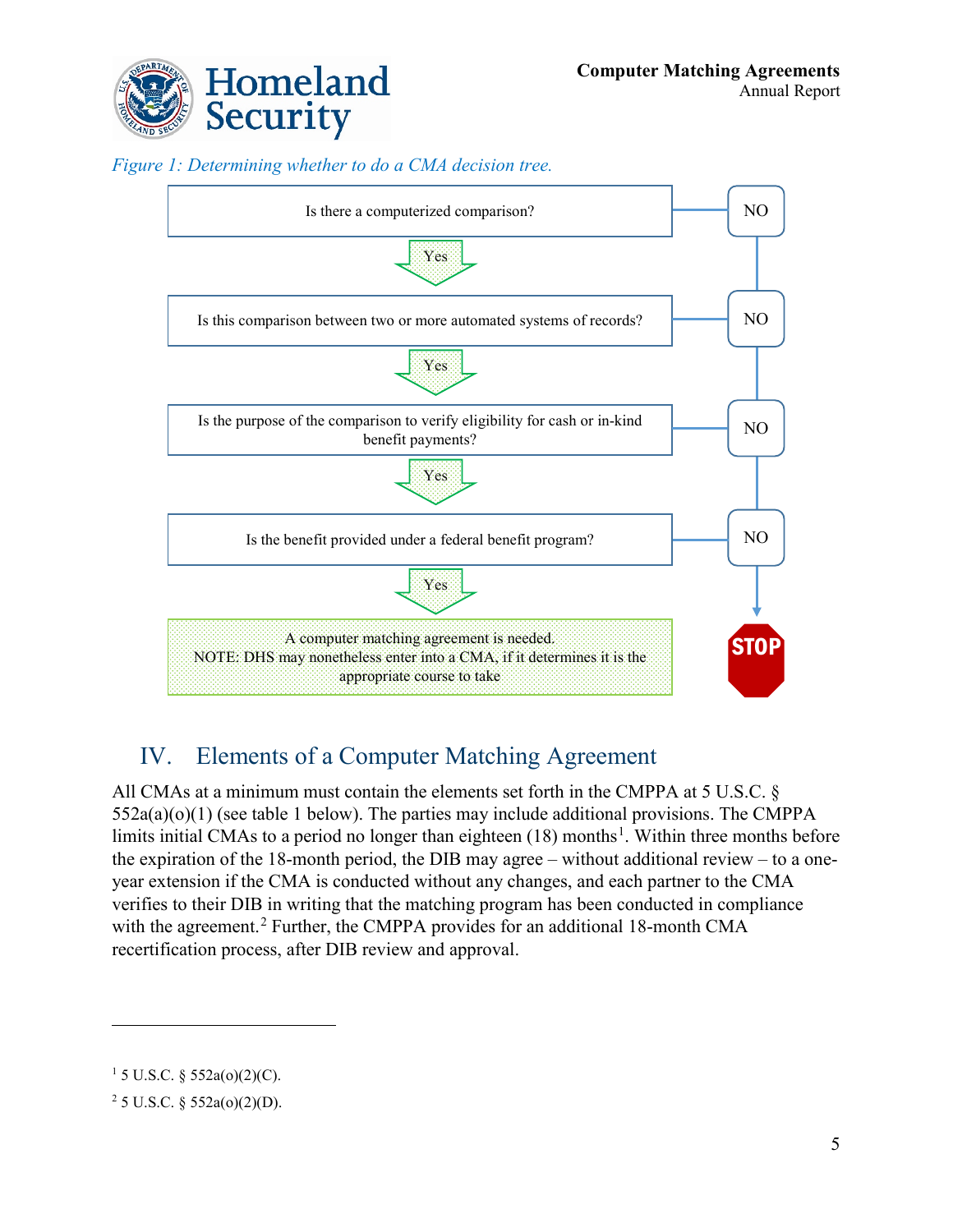

It is important to remember that the purpose of the relatively short life of each CMA is to ensure, among other things, that the matching program's original justification continues to exist and that the matching program is compliant with CMA requirements.

Although re-negotiation has typically involved modest adjustments to the previous CMAs, more substantial changes are permitted and may be (and have been) negotiated.

#### *Table 1: Elements of a Computer Matching Agreement*

|                | <b>Elements</b>                                                                                                                                                                                                                                                                                                                                                                                                                                                                                                                                                                                                                                                                         |
|----------------|-----------------------------------------------------------------------------------------------------------------------------------------------------------------------------------------------------------------------------------------------------------------------------------------------------------------------------------------------------------------------------------------------------------------------------------------------------------------------------------------------------------------------------------------------------------------------------------------------------------------------------------------------------------------------------------------|
| $\mathbf{1}$   | A statement of the purpose and legal authority for conducting the program                                                                                                                                                                                                                                                                                                                                                                                                                                                                                                                                                                                                               |
| $\overline{2}$ | The justification for the program and anticipated results, including specific estimate<br>of any savings                                                                                                                                                                                                                                                                                                                                                                                                                                                                                                                                                                                |
| $\overline{3}$ | A description of the records that will be matched, including the following:                                                                                                                                                                                                                                                                                                                                                                                                                                                                                                                                                                                                             |
|                | the name of the system of record and associated SORN                                                                                                                                                                                                                                                                                                                                                                                                                                                                                                                                                                                                                                    |
|                | the data elements to be used                                                                                                                                                                                                                                                                                                                                                                                                                                                                                                                                                                                                                                                            |
|                | the approximate number of records to be matched                                                                                                                                                                                                                                                                                                                                                                                                                                                                                                                                                                                                                                         |
|                | projected starting and completion dates of the program                                                                                                                                                                                                                                                                                                                                                                                                                                                                                                                                                                                                                                  |
| $\overline{4}$ | Procedures for providing individual notice to applicants for and recipients of<br>benefits that any information provided by the applicant may be subject to computer<br>matching verification and periodic notices thereafter.                                                                                                                                                                                                                                                                                                                                                                                                                                                          |
| 5              | Procedures for verifying information produced by the matching, including those<br>ensuring that the agency does not make a denial determination and does not<br>suspend or reduce an individual's benefits based on a mis-or-no-match until (1) the<br>agency independently verifies the information or the appropriate Data integrity<br>Board makes the required statutory determination, (2) the individual receives an<br>agency notice containing findings and informing the individual bow to contest the<br>findings, and (3) the resolution of the appeal (if filed) or the expiration of the<br>relevant time period for the person to file an appeal (if no appeal is filed). |
| 6              | Protections for the retention and timely destruction of identifiable records created<br>by a recipient agency/non-federal agency                                                                                                                                                                                                                                                                                                                                                                                                                                                                                                                                                        |
| $\overline{7}$ | Procedures for ensuring the administrative, technical, and physical security of<br>records and the results of the matching program                                                                                                                                                                                                                                                                                                                                                                                                                                                                                                                                                      |
| 8              | Prohibitions against duplication or re-disclosure of records provided in the match                                                                                                                                                                                                                                                                                                                                                                                                                                                                                                                                                                                                      |
| 9              | Procedures governing the use of records by a recipient agency                                                                                                                                                                                                                                                                                                                                                                                                                                                                                                                                                                                                                           |
| 10             | Information on any assessments that have been made on the accuracy of the records<br>used in the program                                                                                                                                                                                                                                                                                                                                                                                                                                                                                                                                                                                |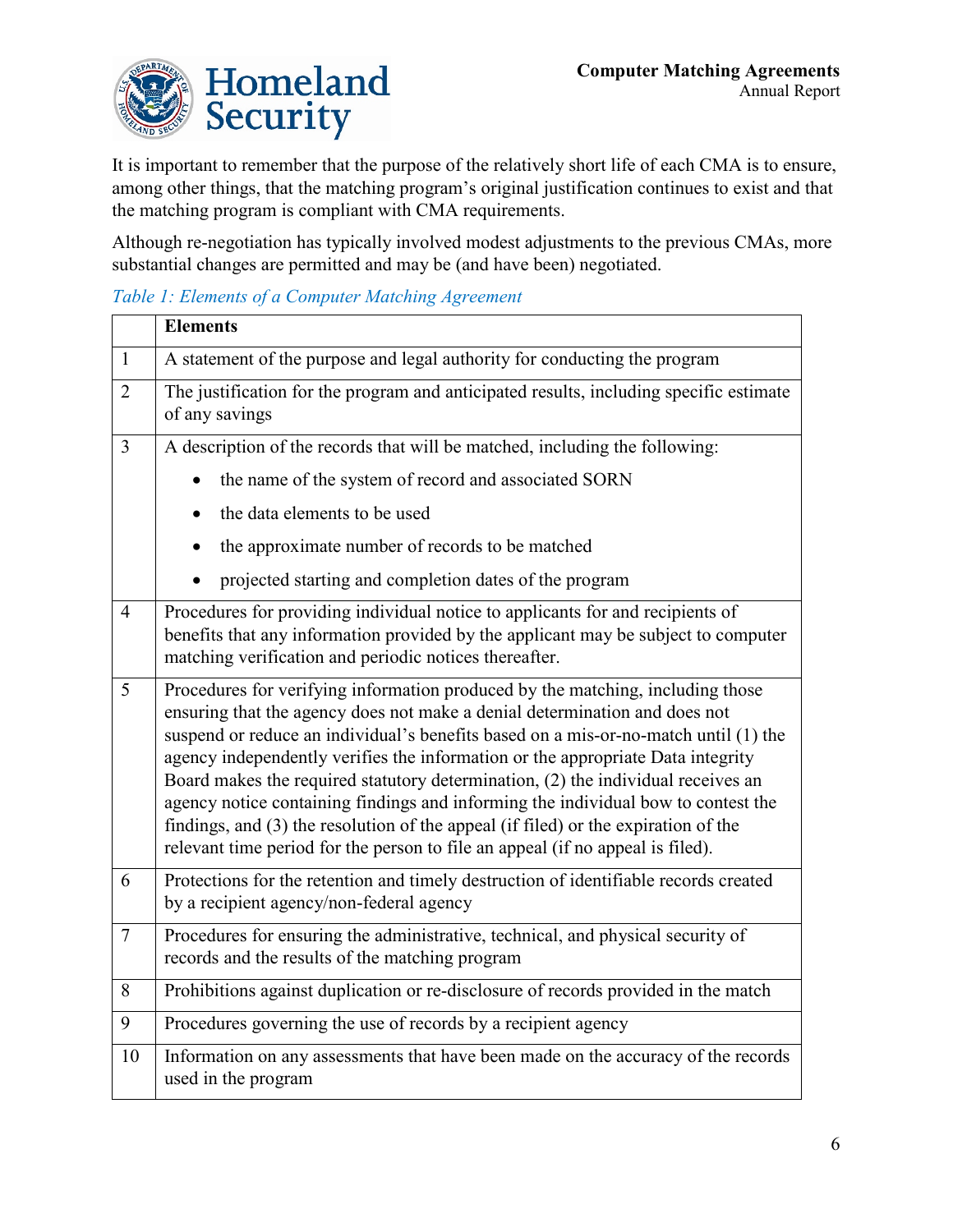

| <b>Elements</b>                                                                                                                            |
|--------------------------------------------------------------------------------------------------------------------------------------------|
| Access to all records of a recipient agency/non-federal agency may be granted to                                                           |
| the Comptroller General when the Comptroller General deems access necessary in<br>order to monitor or verify compliance with the agreement |

In addition to the required content elements listed above, a CMA must also have an accompanying Cost Benefit Analysis (CBA).<sup>[3](#page-6-3)</sup> CBAs are discussed later in this report.

Further, DHS may include additional elements in the CMA. For example, DHS customarily includes a non-discrimination clause to ensure that recipient agencies use DHS information in a non-discriminatory and fair manner, consistent with the Constitution and civil rights laws.

### <span id="page-6-0"></span>V. Annual Calendar Year Reviews

The DHS Privacy Office and the DIB conduct annual reviews of all CMAs in which DHS has participated during the year in order to determine compliance with CMA requirements, applicable laws, regulations, guidelines (i.e., record keeping and disposal requirements), and to assess costs and benefits. The annual review occurs at the end of each calendar year.<sup>[4](#page-6-4)</sup>

### <span id="page-6-1"></span>VI. Process for Evaluating and Developing a New or Renewal CMPPA Agreement

The CMPPA provides stringent privacy protections and requires multiple approval steps and notifications. The Department's CMA policy and procedures can be found in:

- [DHS Directive 262-01;](https://www.dhs.gov/publication/computer-matching-agreements-and-data-integrity-board-directive-262-01)
- [DHS Instruction 262-01-001](https://www.dhs.gov/publication/computer-matching-agreements-and-data-integrity-board-instruction-262-01-001)

### <span id="page-6-2"></span>VII. Description of Each CMA From the Prior Year

See the Appendix for a table that includes the following information:

- Purpose of the program
- Participating agencies
- DIB cost/benefit analysis
- Timeline
- Continuing justification
- Statutory terms of agreement

 $\overline{a}$ 

<span id="page-6-3"></span> $3 \text{ 5 U.S.C. }$  § 552a(u)(4)(A).

<span id="page-6-4"></span><sup>&</sup>lt;sup>4</sup> *Id.* at section 14, "Annual Matching Activity Review and Report."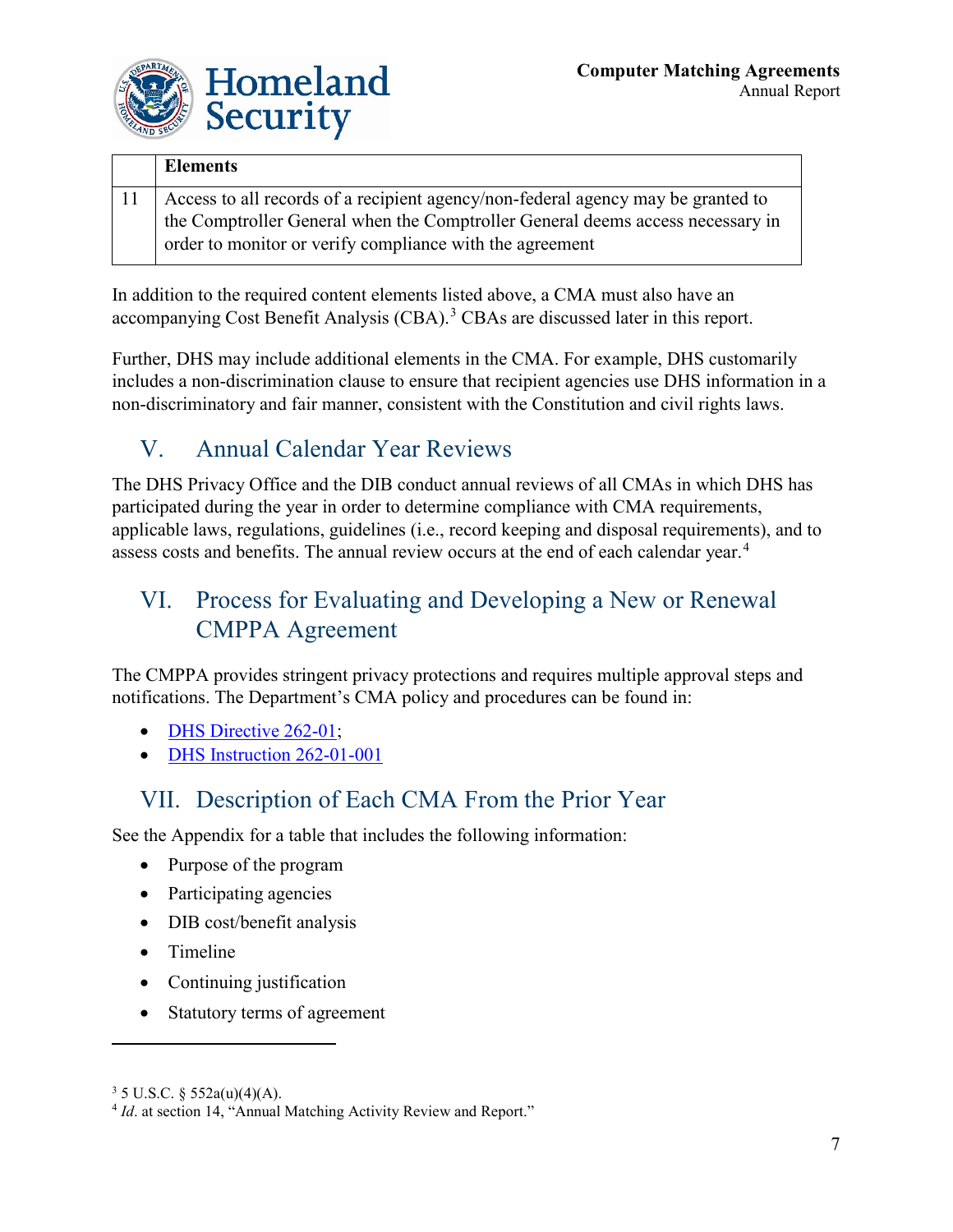

All DHS Computer Matching Agreements are publicly available on the DHS Privacy Office website at [www.DHS.gov/privacy.](https://www.dhs.gov/publication/computer-matching-agreements-and-notices)

#### <span id="page-7-0"></span>VIII. Matching Program Violations or Matching Programs Rejected by the DIB

<span id="page-7-1"></span>None.

#### IX. Cost Benefit Analysis Requirements

A. The Process:

The DIB is involved with all aspects of the CMA and CBA approval process. The DIB analyzes key elements of the CBA to provide more assurance that the DHS CMAs are a cost effective use of resources.

The DIB requires a favorable cost-benefit ratio for all approved matches. The DIB identifies and estimates the avoidance of future improper payments and identifies an estimate of the recovery of improper payments and debts.

Benefits analyzed include the collection of money owed to an agency, reduction in paperwork, and personnel-hours saved via process automation. Costs analyzed include personnel costs (such as salary or fringe benefits and additional staff time dedicated to the matching program), and computer costs (such as the cost of maintaining and using computers for the matching program).

Each CMA and associated CBA is distributed electronically to all DIB members who review and submit any questions or concerns, before finally submitting their vote. All votes and associated questions or concerns are stored with all drafts of each CMA for future verification. Each CMA goes through several drafts until each DIB member's questions or concerns are resolved. Ultimately, a majority vote rules.

B. Waivers:

None.

#### <span id="page-7-2"></span>X. Adherence to Terms of the Agreement

The DIB conducted an Annual Review on December 11, 2018, to ensure that DHS and the partner agency, or agencies, in each respective CMA continues to adhere to the requirements set out in the CMAs. The agencies are engaged in the matching programs pursuant to the respective mandates of each CMA's associated statutory requirements, as laid out in the CMA Annual Report chart in the Appendix.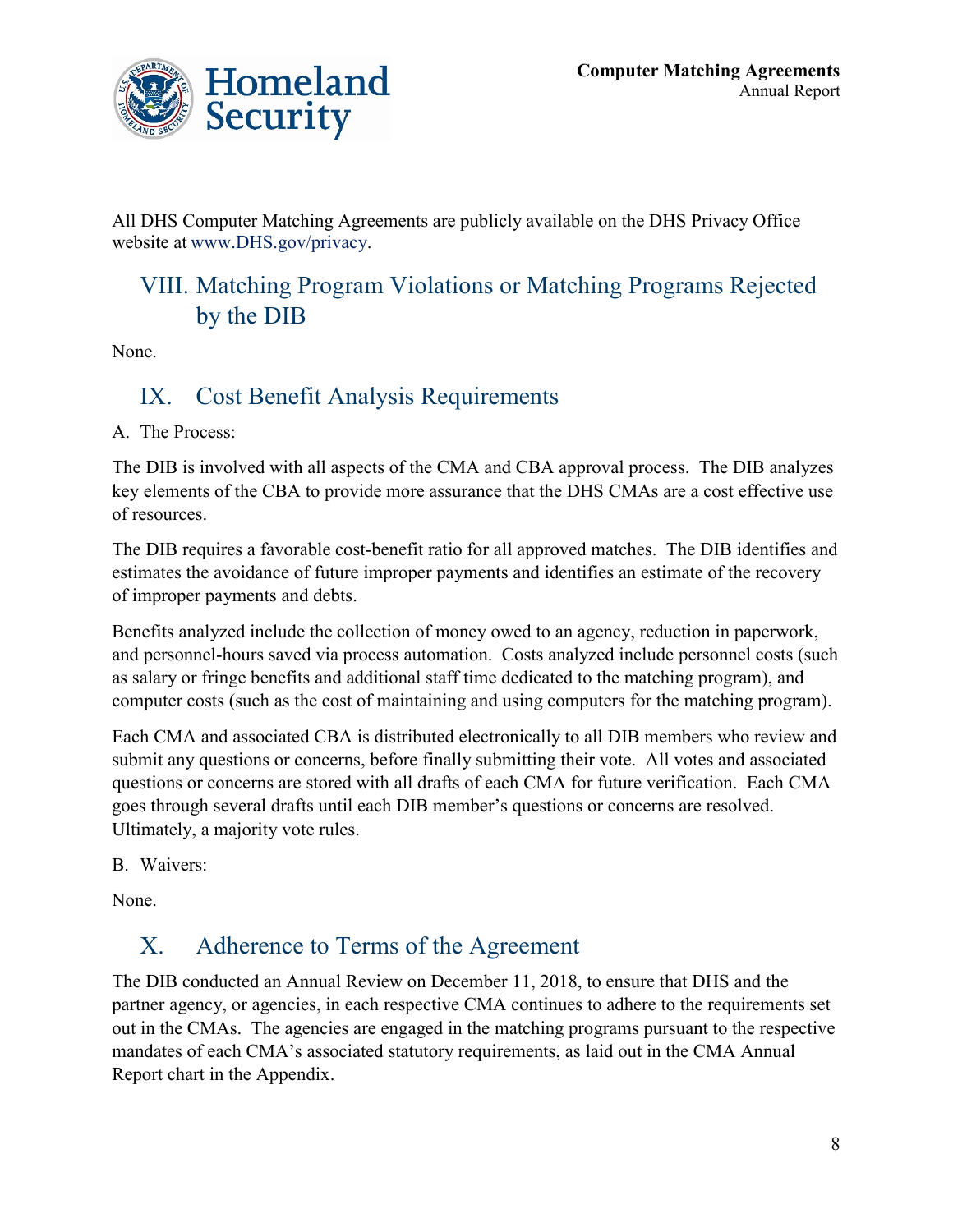

**Computer Matching Agreements** Annual Report

# <span id="page-8-0"></span>XI. Litigation

None

<span id="page-8-2"></span><span id="page-8-1"></span>XII. Inaccurate Records

None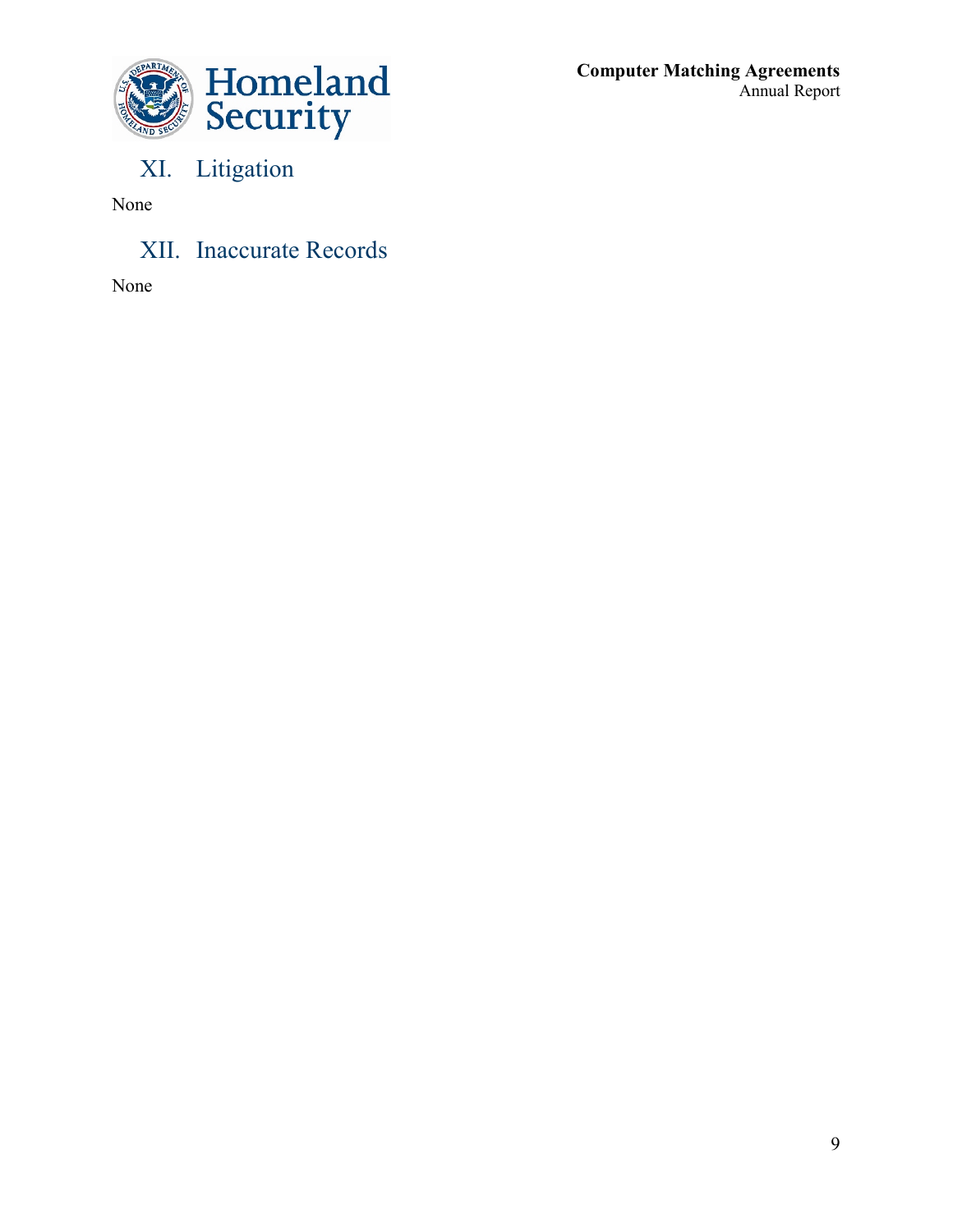| <b>Title</b>                                                          | <b>Purpose</b>                                                                                                                                                                                                                                      | <b>Agencies</b>                                | <b>DIB Cost/Benefit Analysis</b>                                                              |                                                                                                                                                                                                         |                                                                                                                          |                                    | <b>Timeline</b>            |                                                                                          | <b>Continuing</b><br><b>Justification</b>                                                                                                                                                                                                                                                                                                                                                                                  | <b>Statutory</b><br><b>Terms</b> of<br><b>Agreement</b>                                                               |
|-----------------------------------------------------------------------|-----------------------------------------------------------------------------------------------------------------------------------------------------------------------------------------------------------------------------------------------------|------------------------------------------------|-----------------------------------------------------------------------------------------------|---------------------------------------------------------------------------------------------------------------------------------------------------------------------------------------------------------|--------------------------------------------------------------------------------------------------------------------------|------------------------------------|----------------------------|------------------------------------------------------------------------------------------|----------------------------------------------------------------------------------------------------------------------------------------------------------------------------------------------------------------------------------------------------------------------------------------------------------------------------------------------------------------------------------------------------------------------------|-----------------------------------------------------------------------------------------------------------------------|
|                                                                       |                                                                                                                                                                                                                                                     |                                                | <b>Costs of</b><br><b>CMA</b>                                                                 | <b>Benefits of</b><br><b>CMA</b>                                                                                                                                                                        | <b>Result</b>                                                                                                            | <b>Initial</b><br><b>Execution</b> | <b>FR</b><br><b>Notice</b> | <b>Current</b><br><b>Effective</b><br><b>Dates</b>                                       |                                                                                                                                                                                                                                                                                                                                                                                                                            |                                                                                                                       |
| <b>DHS</b> and the<br><b>Social Security</b><br><b>Administration</b> | To identify aliens<br>who either<br>voluntarily leave<br>the United States<br>or are removed<br>from the United<br>States in order to<br>determine whether<br>suspension or<br>nonpayment of<br>their social<br>security benefits is<br>applicable. | <b>DHS (USCIS</b><br>and ICE) to<br><b>SSA</b> | \$182,130 in<br>FY 2015                                                                       | Over \$1 million<br>saved during FY<br>2015 from<br>suspending or<br>discontinuing<br>benefits of aliens<br>who are no<br>longer in the<br>United States;<br>over 1000 aliens<br>identified<br>annually | Favorable -<br>savings of<br>over \$1<br>million<br>annually                                                             | 6/12/2007                          | <b>82 FRN</b><br>49920     | $1/19/19$ -<br>1/18/20                                                                   | In FY 2015, total<br>benefits amounted<br>to \$1,078,024.<br>Benefit to cost<br>ratio is 5.92:1.                                                                                                                                                                                                                                                                                                                           | 42 U.S.C. §§<br>$402(n)$ , 1382(f),<br>$1382(c)(a)(1)$ ,<br>1383(e)(1)(B)<br>and (f); 8 U.S.C.<br>§§ 1611 and<br>1612 |
| <b>DHS</b> and the<br><b>Small Business</b><br><b>Administration</b>  | To ensure that<br>applicants for<br><b>SBA</b> Disaster<br>Loans and<br>applicants for<br>DHS/FEMA<br>programs, that<br>provide Other<br>Needs Assistance<br>(ONA) and<br>Housing<br>Assistance (HA),<br>do not receive<br>duplicate benefits.      | <b>DHS</b><br>(FEMA) and<br><b>SBA</b>         | \$40,000 to<br>conduct the<br>program on<br>avg of \$1.00<br>per loan<br>applicant<br>matched | Avg of \$829,373<br>annually saved<br>from reduction<br>of overpayments<br>and personnel<br>time saved from<br>not manually<br>searching for<br>duplication of<br>benefits                              | Favorable -<br>savings of<br>\$615.333 in<br>time<br>searching,<br>\$2.5M in<br>savings from<br>erroneous<br>overpayment | 5/21/2010                          | 84 FR<br>2649              | Expired<br>$4/25/18$ .<br>$Re-$<br>established<br>effective<br>$3/9/2019$ -<br>9/9/2020. | DHS/FEMA and SBA<br>provide benefits for the<br>same type of assistance:<br>personal property<br>damage, moving and<br>storage expenses, and<br>transportation<br>assistance. The amount<br>of aid provided by SBA<br>impacts the amount of<br>assistance FEMA<br>provides. This matching<br>program continues to<br>ensure that disaster<br>survivors are not<br>receiving duplicative<br>benefits from both<br>agencies. | 15 U.S.C. $\S$<br>$636(b)(1)$ ; 42<br>U.S.C. § 5155                                                                   |

## Appendix: 2018 CMA Details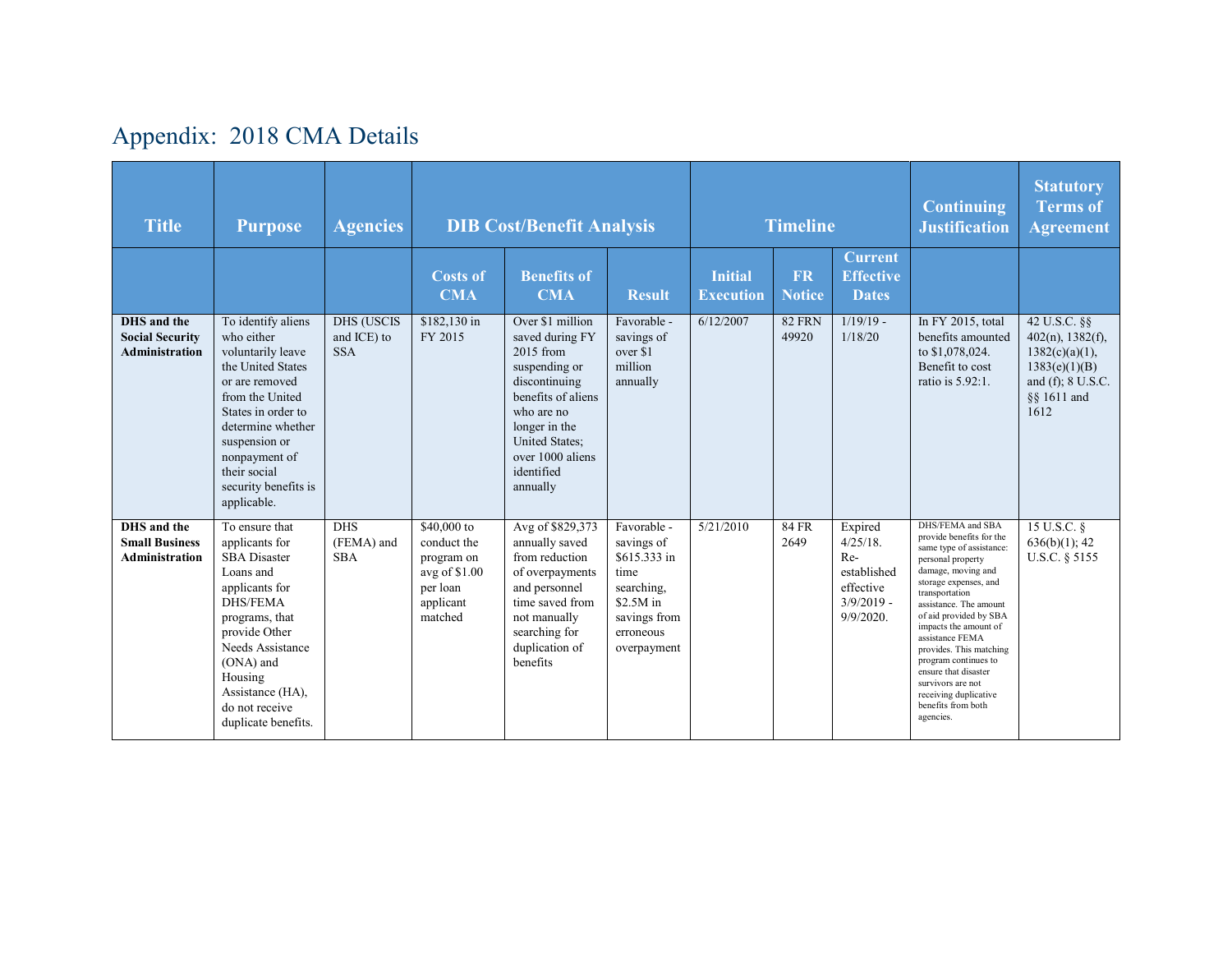

| <b>Title</b>                                                                                   | <b>Purpose</b>                                                                                                                                           | <b>Agencies</b>                      | <b>DIB Cost/Benefit Analysis</b>                                                           |                                                                                                                                                                     |                                                                   | <b>Timeline</b>                    |                            |                                                    | <b>Continuing</b><br><b>Justification</b>                                                                                          | <b>Statutory</b><br><b>Terms</b> of<br><b>Agreement</b>                                                                                                                                                                                                                                                                                                                                                                                                                                                                                             |
|------------------------------------------------------------------------------------------------|----------------------------------------------------------------------------------------------------------------------------------------------------------|--------------------------------------|--------------------------------------------------------------------------------------------|---------------------------------------------------------------------------------------------------------------------------------------------------------------------|-------------------------------------------------------------------|------------------------------------|----------------------------|----------------------------------------------------|------------------------------------------------------------------------------------------------------------------------------------|-----------------------------------------------------------------------------------------------------------------------------------------------------------------------------------------------------------------------------------------------------------------------------------------------------------------------------------------------------------------------------------------------------------------------------------------------------------------------------------------------------------------------------------------------------|
|                                                                                                |                                                                                                                                                          |                                      | <b>Costs of</b><br><b>CMA</b>                                                              | <b>Benefits of</b><br><b>CMA</b>                                                                                                                                    | <b>Result</b>                                                     | <b>Initial</b><br><b>Execution</b> | <b>FR</b><br><b>Notice</b> | <b>Current</b><br><b>Effective</b><br><b>Dates</b> |                                                                                                                                    |                                                                                                                                                                                                                                                                                                                                                                                                                                                                                                                                                     |
| DHS and the<br><b>Centers</b> for<br><b>Medicare and</b><br><b>Medicaid</b><br><b>Services</b> | To determine<br>eligibility for<br>Medicare and<br>Medicaid for<br>applications,<br>renewals, annual<br>or periodic<br>redeterminations,<br>and appeals. | <b>DHS</b><br>(USCIS) to<br>CMS, HHS | Costs to CMS<br>of maintaining<br>Federal Data<br>Services Hub<br>are \$30.5M<br>per year. | 72% of ACA<br>applicants whose<br>eligibility is<br>determined<br>through CMS<br>matching<br>programs<br>receive benefits<br>totaling \$45.378<br>billion per year. | Favorable -<br>benefit to<br>public is<br>over \$45B<br>annually. | 8/15/2013                          | 83 FR<br>47620             | 10/22/2018<br>$-4/22/2020$                         | This electronic<br>verification is<br>mandated by the<br><b>Patient Protection</b><br>and Affordable<br>Care Act of 2010<br>(ACA). | Patient<br>Protection and<br>Affordable Care<br>Act, codified at<br>42 U.S.C. §<br>18001 et seq.<br>(2010), § §<br>$1311(d)(4)(H)$ ,<br>$1312(f)(3)$ ,<br>$1331(e)$ , 1411,<br>1413, 2201,<br>$2501(c)$ ; Social<br>Security Act, §§<br>1137(d),<br>$1902(a)(46)(B)$ ,<br>and $1903(x)$ ,<br>$2501(c)$ ,<br>1943(b);<br>Personal<br>Responsibility<br>and Work<br>Opportunity<br>Reconciliation<br>Act of 1996<br>(PRWORA), §§<br>401, 402, 403,<br>421, and 431;<br>Children's<br>Health<br>Insurance<br>Program<br>Reauthorization<br>Act of 2009 |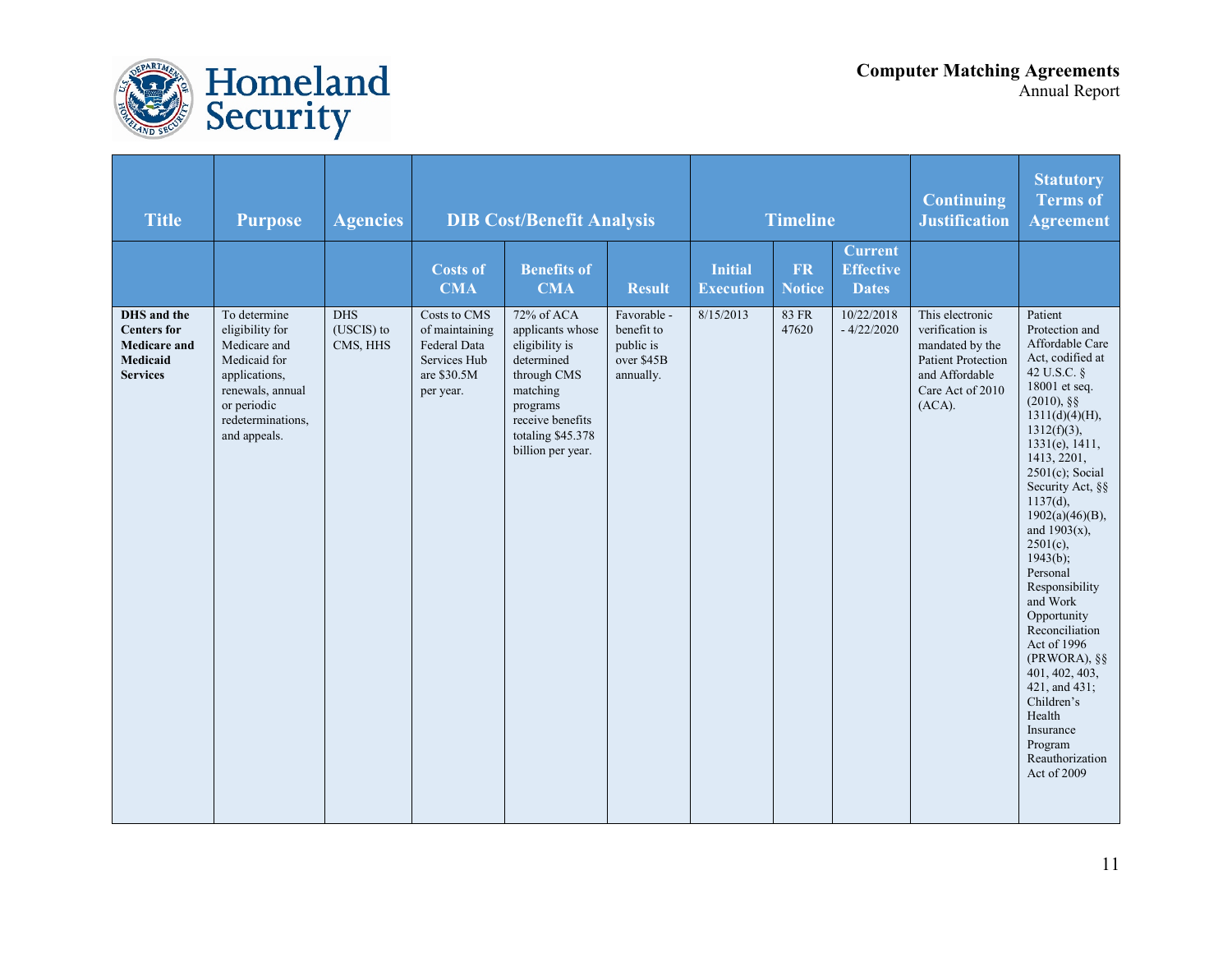



| <b>Title</b>                                                                               | <b>Purpose</b>                                                                                                                                                                                                              | <b>Agencies</b>                            | <b>Timeline</b><br><b>DIB Cost/Benefit Analysis</b>                |                                                                                                                                                                                                            |                                                                                                     | Continuing<br><b>Justification</b> | <b>Statutory</b><br><b>Terms of</b><br><b>Agreement</b> |                                                    |                                                                                                                                                                                                                                                                                                        |                                                                                                                                                                                                    |
|--------------------------------------------------------------------------------------------|-----------------------------------------------------------------------------------------------------------------------------------------------------------------------------------------------------------------------------|--------------------------------------------|--------------------------------------------------------------------|------------------------------------------------------------------------------------------------------------------------------------------------------------------------------------------------------------|-----------------------------------------------------------------------------------------------------|------------------------------------|---------------------------------------------------------|----------------------------------------------------|--------------------------------------------------------------------------------------------------------------------------------------------------------------------------------------------------------------------------------------------------------------------------------------------------------|----------------------------------------------------------------------------------------------------------------------------------------------------------------------------------------------------|
|                                                                                            |                                                                                                                                                                                                                             |                                            | <b>Costs of</b><br><b>CMA</b>                                      | <b>Benefits of</b><br><b>CMA</b>                                                                                                                                                                           | <b>Result</b>                                                                                       | <b>Initial</b><br><b>Execution</b> | <b>FR</b><br><b>Notice</b>                              | <b>Current</b><br><b>Effective</b><br><b>Dates</b> |                                                                                                                                                                                                                                                                                                        |                                                                                                                                                                                                    |
| <b>DHS</b> and the<br>California<br>Department of<br><b>Social Services</b>                | To determine<br>benefits eligibility<br>for immigrants<br>under Temporary<br>Assistance to<br>Needy Families<br>(TANF) and<br>Supplemental<br><b>Nutrition</b><br>Assistance<br>Program (SNAP)<br>administered by<br>CA-DSS | <b>DHS</b><br>(USCIS) to<br>CA-DSS         | \$540,003 for<br>admin costs<br>and program<br>costs               | Est. saving of<br>\$20.4 million<br>because program<br>facilitates proper<br>reductions,<br>denials, and<br>discontinuances<br>of benefits:<br>avoids \$2 cost of<br>each request<br>submitted<br>manually | Favorable -<br>est. savings<br>of over<br>\$19.9<br>million<br>during the<br>lifespan of<br>program | 5/10/2013                          | 83 FR<br>50672                                          | $11/8/2018$ -<br>5/9/2020                          | Total cost<br>avoidance savings<br>of \$20,434,425.                                                                                                                                                                                                                                                    | Immigration<br>Reform and<br>Control Act §<br>121; 42 U.S.C. §<br>$1320b - 7(a)$ ; 42<br>U.S.C. § 1320b-<br>7; Personal<br>Responsibility<br>and Work<br>Reconciliation<br>Act of 1996 $\S$<br>840 |
| <b>DHS</b> and the<br>California<br>Department of<br><b>Health Care</b><br><b>Services</b> | To determine<br>benefits eligibility<br>for immigrants<br>under Medicaid<br>Programs<br>administered by<br><b>CA-DHCS</b>                                                                                                   | <b>DHS</b><br>(USCIS) to<br><b>CA-DHCS</b> | Between \$6.3<br>and \$7 million<br>annually to run<br>the program | Avg 81,174<br>yearly unverified<br>results caught,<br>which have<br>resulted in over<br>\$1.3 billion<br>saved annually                                                                                    | Favorable -<br>est. savings<br>of over \$1<br>billion<br>annually                                   | 6/18/2009                          | <b>81 FRN</b><br>79512                                  | $6/7/18$ -<br>6/7/19                               | Since 2013, est.<br>\$3.8 billion<br>saved; DHS is<br>required by law to<br>establish an<br>immigration-<br>status system for<br>alien applicants to<br>benefit systems,<br>and to focus on<br>equitable savings<br>and ensuring<br>payments to only<br>those properly<br>entitled to receive<br>them. | Immigration<br>Reform and<br>Control Act §<br>121; 42 U.S.C. §<br>$1320b - 7$ ;<br>California<br>Welfare and<br>Institutions<br>Code $\S$<br>11104.1.<br>14007.5,<br>14011.2                       |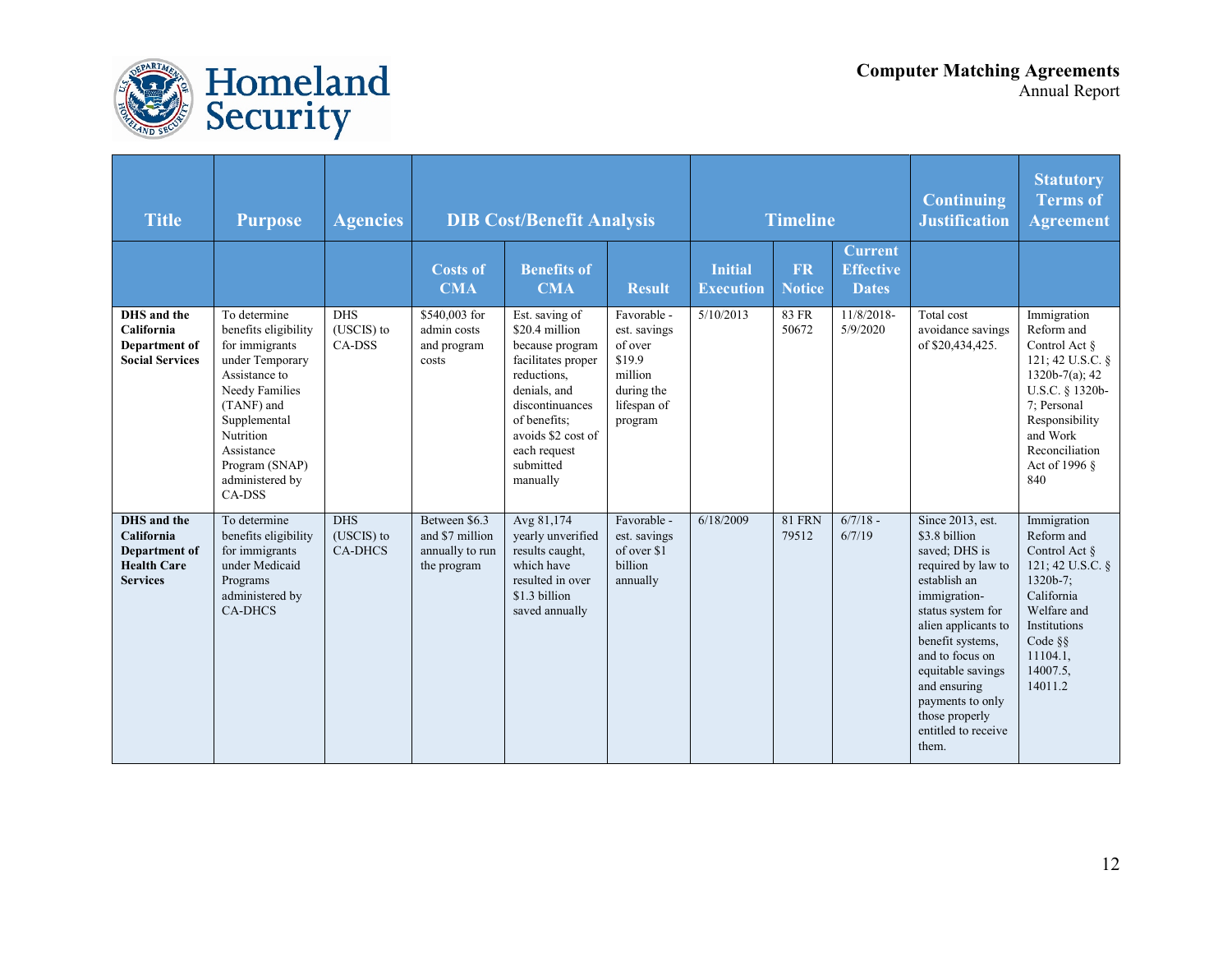



| <b>Title</b>                                                                                   | <b>Purpose</b>                                                                                                                    | <b>Agencies</b>                           |                                                                                                                                 | <b>DIB Cost/Benefit Analysis</b>                                                                                                                                                       |                                                                            | <b>Timeline</b>                    |                            |                                                    | <b>Continuing</b><br><b>Justification</b>                                                                                                                                                                                                             | <b>Statutory</b><br><b>Terms</b> of<br><b>Agreement</b>                                                                                                                                                                                                                         |
|------------------------------------------------------------------------------------------------|-----------------------------------------------------------------------------------------------------------------------------------|-------------------------------------------|---------------------------------------------------------------------------------------------------------------------------------|----------------------------------------------------------------------------------------------------------------------------------------------------------------------------------------|----------------------------------------------------------------------------|------------------------------------|----------------------------|----------------------------------------------------|-------------------------------------------------------------------------------------------------------------------------------------------------------------------------------------------------------------------------------------------------------|---------------------------------------------------------------------------------------------------------------------------------------------------------------------------------------------------------------------------------------------------------------------------------|
|                                                                                                |                                                                                                                                   |                                           | <b>Costs of</b><br><b>CMA</b>                                                                                                   | <b>Benefits of</b><br><b>CMA</b>                                                                                                                                                       | <b>Result</b>                                                              | <b>Initial</b><br><b>Execution</b> | <b>FR</b><br><b>Notice</b> | <b>Current</b><br><b>Effective</b><br><b>Dates</b> |                                                                                                                                                                                                                                                       |                                                                                                                                                                                                                                                                                 |
| <b>DHS</b> and the<br><b>Texas</b><br>Workforce<br><b>Commission</b>                           | To determine<br>benefits eligibility<br>for immigrants<br>under<br>Unemployment<br>Compensation<br>(UC) administered<br>by TWC    | <b>DHS</b><br>(USCIS) to<br>TWC           | In FY 2015, it<br>cost \$82,030<br>to run<br>program;<br>without<br>program,<br>paper costs<br>would have<br>been<br>\$741,331. | Data collected<br>from the<br>previous 15<br>years indicate<br>that the amount<br>of \$ saved<br>annually from<br>denial of claims<br>has varied from<br>\$836,724 to \$4.1<br>million | Favorable -<br>savings for<br>FY 2015<br>was \$1.01<br>million             | 6/8/2009                           | <b>81 FRN</b><br>79510     | $6/7/18$ -<br>6/7/19                               | Total est. savings<br>since the<br>program's<br>inception through<br>$FY$ 2015 is over<br>\$59.8 million;<br>DHS will remain<br>focused on<br>equitable savings<br>and ensuring<br>payments to only<br>those properly<br>entitled to receive<br>them. | Immigration<br>Reform and<br>Control Act §<br>121; 42 U.S.C. §<br>1320b-7; Texas<br>Labor Code §<br>207.043; Illegal<br>Immigration<br>Reform and<br>Immigrant<br>Responsibility<br>Act of 1996<br>$(IIRIRA)$ , $§$<br>642(a), codified<br>at 8 U.S.C $\S$<br>1373(a)           |
| <b>DHS</b> and the<br><b>Massachusetts</b><br><b>Division of</b><br>Unemployment<br>Assistance | To determine<br>benefits eligibility<br>for immigrants<br>under<br>Unemployment<br>Compensation<br>(UC) administered<br>by MA-DUA | <b>DHS</b><br>(USCIS) to<br><b>MA-DUA</b> | Cost \$623,670<br>to run program<br>from July<br>$2014 - Dec$<br>2015                                                           | \$19.08 million<br>saved from case<br>terminations or<br>recovery of<br>overpayments<br>between July<br>2014 and Dec<br>2015                                                           | Favorable -<br>over \$18<br>million<br>saved over<br>an 18-month<br>period | 1/16/2009                          | <b>81 FRN</b><br>79511     | $6/12/18 -$<br>6/12/19                             | From July 2014 -<br>December 2015,<br>3,003 cases were<br>appropriately<br>terminated, and<br>274 overpayments<br>were detected.<br>This is on par<br>with past years'<br>success rates.                                                              | Immigration<br>Reform and<br>Control Act §<br>121; 42 U.S.C.<br>1320b-7; Mass.<br>Gen. Laws ch.<br>$151a$ §25(h);<br>Illegal<br>Immigration<br>Reform and<br>Immigrant<br>Responsibility<br>Act of 1996<br>$(IRIRA)$ , $§$<br>$642(a)$ , codified<br>at 8 U.S.C $\S$<br>1373(a) |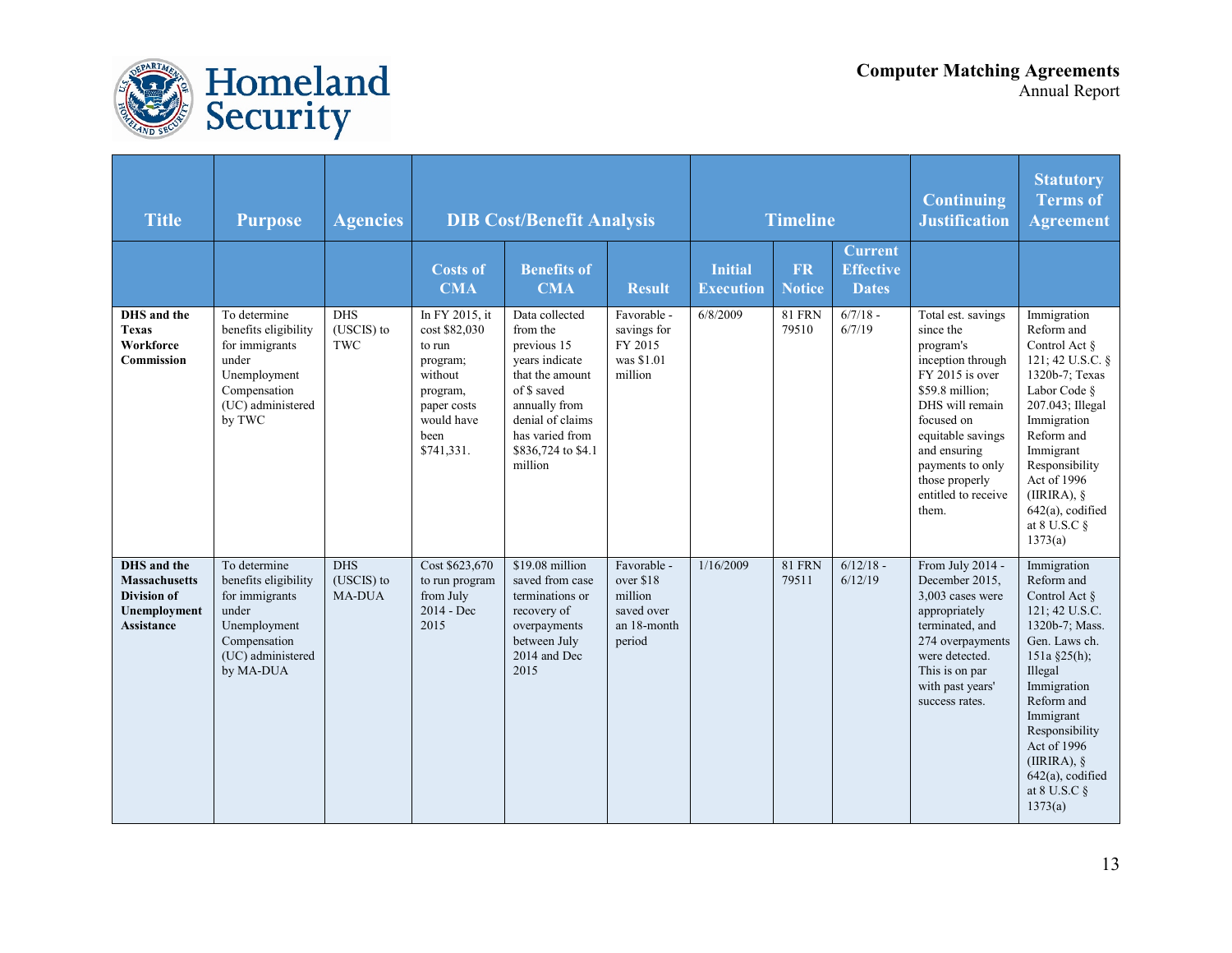

| <b>Title</b>                                                                                           | <b>Purpose</b>                                                                                                                     | <b>Agencies</b>                     |                                                                                | <b>DIB Cost/Benefit Analysis</b>                                                                            |                                                                                 |                                                                      | <b>Timeline</b>                                                  |                                                    | <b>Continuing</b><br><b>Justification</b>                                                                                                                                                                                                                                      | <b>Statutory</b><br><b>Terms</b> of<br><b>Agreement</b>                                                                                                                                                                                                                                                              |
|--------------------------------------------------------------------------------------------------------|------------------------------------------------------------------------------------------------------------------------------------|-------------------------------------|--------------------------------------------------------------------------------|-------------------------------------------------------------------------------------------------------------|---------------------------------------------------------------------------------|----------------------------------------------------------------------|------------------------------------------------------------------|----------------------------------------------------|--------------------------------------------------------------------------------------------------------------------------------------------------------------------------------------------------------------------------------------------------------------------------------|----------------------------------------------------------------------------------------------------------------------------------------------------------------------------------------------------------------------------------------------------------------------------------------------------------------------|
|                                                                                                        |                                                                                                                                    |                                     | <b>Costs of</b><br><b>CMA</b>                                                  | <b>Benefits of</b><br><b>CMA</b>                                                                            | <b>Result</b>                                                                   | <b>Initial</b><br><b>Execution</b>                                   | <b>FR</b><br><b>Notice</b>                                       | <b>Current</b><br><b>Effective</b><br><b>Dates</b> |                                                                                                                                                                                                                                                                                |                                                                                                                                                                                                                                                                                                                      |
| <b>DHS</b> and the<br><b>New York</b><br>Department of<br>Labor                                        | To determine<br>benefits eligibility<br>for immigrants<br>under<br>Unemployment<br>Compensation<br>(UC) administered<br>by NYS-DOL | <b>DHS</b><br>(USCIS) to<br>NYS-DOL | Cost \$827,661<br>to run the<br>program<br>between Jan<br>2014 and Dec<br>2015 | Total of<br>\$3,142,958<br>saved from 586<br>claims denied<br>between Jan<br>2014 and Dec<br>2015           | Favorable -<br>savings of<br>over \$3.1<br>million over<br>a two-year<br>period | 1/16/2009                                                            | 81 FR<br>79509                                                   | $6/28/18$ -<br>6/28/19                             | NYS did not<br>establish a<br>baseline cost per<br>alien verification<br>prior to SAVE.<br>but notes that in<br>addition to the<br>quantifiable<br>savings, there is a<br>saving realized by<br>deterring<br>unauthorized<br>aliens from filing<br>a claim.                    | Immigration<br>Reform and<br>Control Act $\S$<br>121; 42 U.S.C. §<br>1320b-7; New<br>York<br>Unemployment<br>Insurance Law,<br>Article 18, Title<br>7, § 590; Illegal<br>Immigration<br>Reform and<br>Immigrant<br>Responsibility<br>Act of 1996<br>$(IIRIRA)$ , §<br>642(a), codified<br>at 8 U.S.C $\S$<br>1373(a) |
| DHS and the<br><b>New Jersey</b><br>Department of<br>Labor &<br><b>Workforce</b><br><b>Development</b> | To determine<br>benefits eligibility<br>for immigrants<br>under<br>Unemployment<br>Compensation<br>(UC) administered<br>by NJ-LWD  | <b>DHS</b><br>(USCIS) to<br>NJ-LWD  | \$21,343 to run<br>program in<br>2015                                          | Est. \$231,192<br>saved in 2015,<br>identifying 38<br>aliens receiving<br>benefits who<br>were not eligible | Favorable -<br>over \$200k<br>saved in<br>2015                                  | 1/16/2009<br>(earlier<br>agreement<br>dates from<br>January<br>2005) | <b>81 FRN</b><br>79508<br>(see<br>also 77<br><b>FRN</b><br>6028) | $6/28/18$ -<br>6/28/19                             | Between 2006<br>and 2015 there<br>were 38 to 205<br>ineligible aliens<br>(each year)<br>identified, saving<br>anywhere from<br>\$231,192 to \$1.1<br>million annually.<br>Numbers of<br>ineligibles<br>identified has<br>been decreasing<br>over the years,<br>suggesting that | Immigration<br>Reform and<br>Control Act §<br>121; 42 U.S.C. §<br>$1320b - 7(a)$ ; 42<br>U.S.C. § 1320b-<br>7; New Jersey<br>Statute 43:21-4;<br>Illegal<br>Immigration<br>Reform and<br>Immigrant<br>Responsibility<br>Act of 1996<br>(IIRIRA), $\S$                                                                |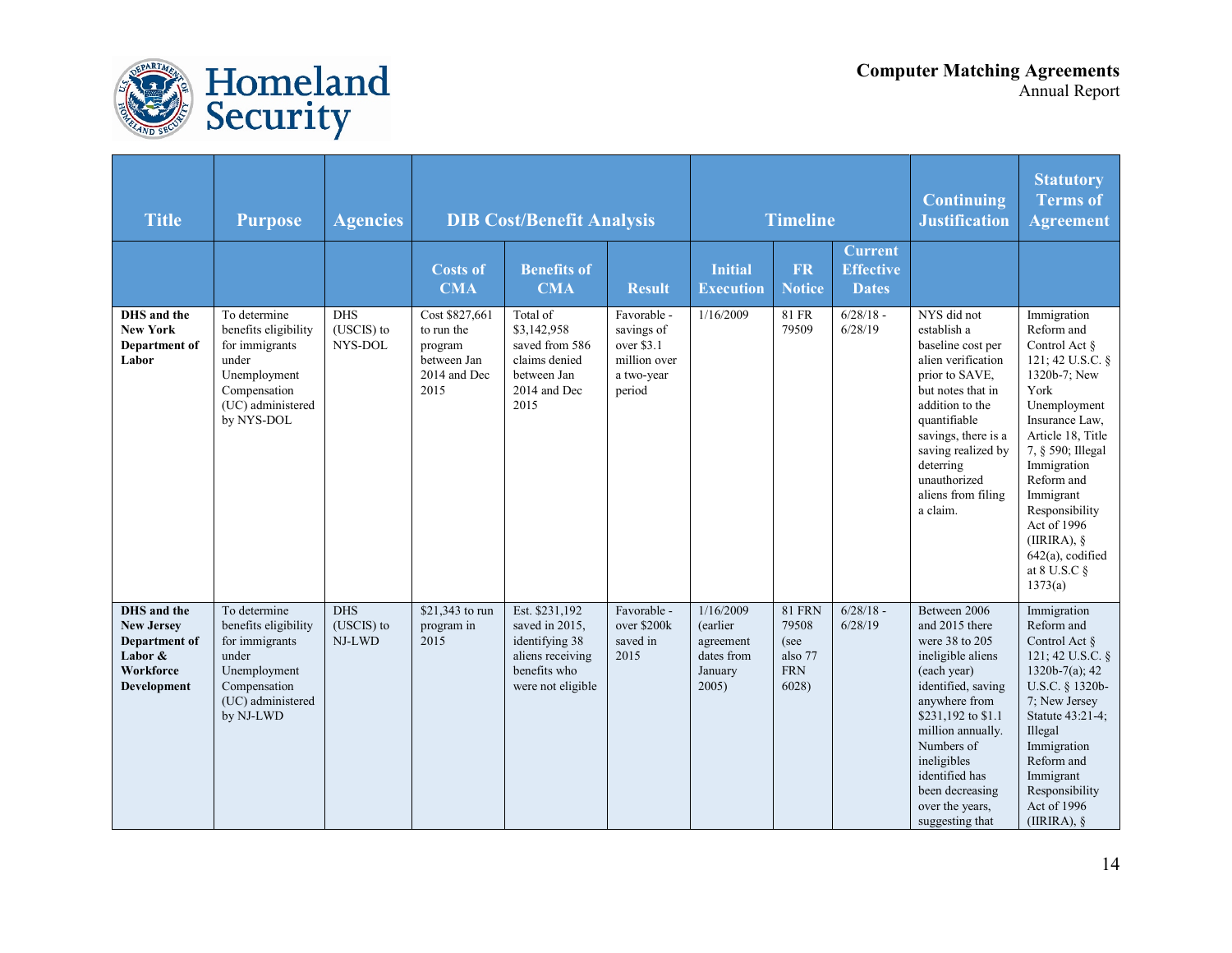

| <b>Title</b>                                     | <b>Purpose</b>                                                                                                                                                                      | <b>Agencies</b>                 |                                                                                                                                                                                      | <b>DIB Cost/Benefit Analysis</b>                                                                                                                     |                                                                                          |                                    | <b>Timeline</b>            |                                                    | <b>Continuing</b><br><b>Justification</b>                                                                                                     | <b>Statutory</b><br><b>Terms</b> of<br><b>Agreement</b>                                                                                                                                                                                                                                                                                                                                                                                                                                        |
|--------------------------------------------------|-------------------------------------------------------------------------------------------------------------------------------------------------------------------------------------|---------------------------------|--------------------------------------------------------------------------------------------------------------------------------------------------------------------------------------|------------------------------------------------------------------------------------------------------------------------------------------------------|------------------------------------------------------------------------------------------|------------------------------------|----------------------------|----------------------------------------------------|-----------------------------------------------------------------------------------------------------------------------------------------------|------------------------------------------------------------------------------------------------------------------------------------------------------------------------------------------------------------------------------------------------------------------------------------------------------------------------------------------------------------------------------------------------------------------------------------------------------------------------------------------------|
|                                                  |                                                                                                                                                                                     |                                 | <b>Costs of</b><br><b>CMA</b>                                                                                                                                                        | <b>Benefits of</b><br><b>CMA</b>                                                                                                                     | <b>Result</b>                                                                            | <b>Initial</b><br><b>Execution</b> | <b>FR</b><br><b>Notice</b> | <b>Current</b><br><b>Effective</b><br><b>Dates</b> |                                                                                                                                               |                                                                                                                                                                                                                                                                                                                                                                                                                                                                                                |
|                                                  |                                                                                                                                                                                     |                                 |                                                                                                                                                                                      |                                                                                                                                                      |                                                                                          |                                    |                            |                                                    | the program has a<br>deterrent effect.                                                                                                        | $642(a)$ , codified<br>at 8 U.S.C $\S$<br>1373(a)                                                                                                                                                                                                                                                                                                                                                                                                                                              |
| <b>DHS</b> and the<br>Department of<br>Education | To confirm<br>immigration status<br>of alien applicants<br>and recipients of<br>financial<br>assistance under<br>Title IV of the<br><b>Higher Education</b><br>Act of 1965<br>(HEA) | <b>DHS</b><br>(USCIS) to<br>DoE | \$506,854 costs<br>incurred by<br>ED, USCIS<br>during 2014-<br>15 academic<br>year.<br>Academic<br>institutions<br>incurred<br>approximately<br>\$360,469 in<br>additional<br>costs. | Federal<br>government<br>saved approx.<br>\$187M during<br>2014-15<br>academic year;<br>academic<br>institutions<br>saved<br>approximately<br>\$5.7M | Favorable--<br>total savings<br>attributable<br>to USCIS<br>data match is<br>over \$193M | 3/12/2010                          | 82 FRM<br>14355            | $10/21/18$ -<br>10/21/19                           | With total cost of<br>\$987,592, total<br>benefits of<br>\$193,568,794,<br>cost/benefit ratio<br>was $0.005$ for<br>2014-15 academic<br>year. | Immigration<br>Reform and<br>Control Act of<br>1986, § 121;<br>Immigration and<br>Nationality Act,<br>as amended, 8<br>U.S.C. § 1103, §<br>103; Illegal<br>Immigration<br>Reform and<br>Immigrant<br>Responsibility<br>Act of 1996, as<br>amended, 8<br>$U.S.C.$ §<br>$1373(c)$ ; Higher<br><b>Education Act</b><br>of 1965, §<br>$484(g)$ , as<br>amended<br>(HEA), 20<br>U.S.C. $\S$<br>$1091(g)$ ,<br>consistent with<br>the requirements<br>of $§$ 484(a)(5),<br>20 U.S.C. §<br>1091(a)(5) |